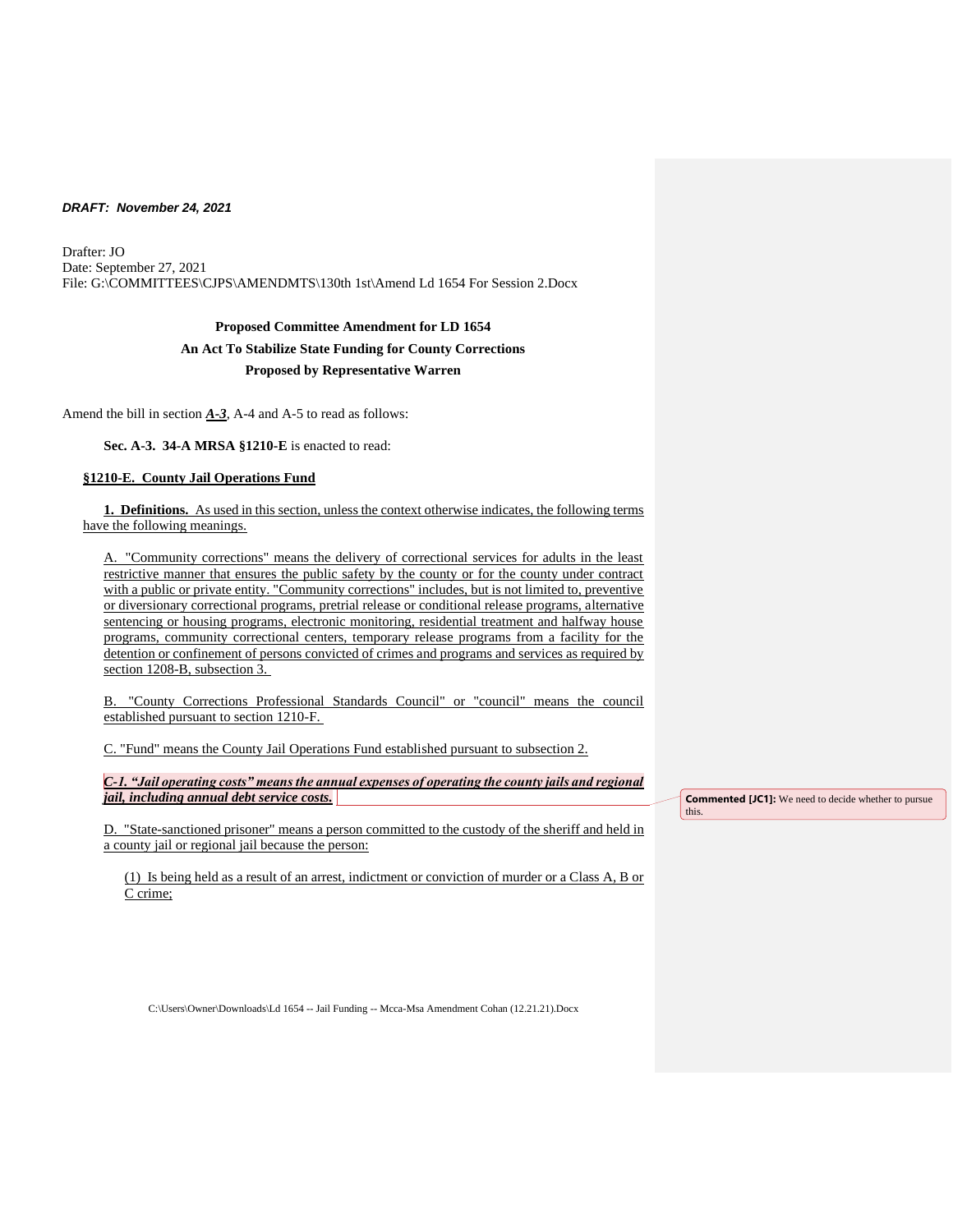(2) Is being held for the purposes of a mental examination or treatment pursuant to Title 15, section 101-D with regard to:

(a) Competency to proceed pursuant to Title 15, section 101-D, subsection 1 and has been held beyond the date and time set by that subsection or the court for the mental health examination and treatment;

(b) Insanity or abnormal condition of the mind pursuant to Title 15, section 101-D, subsection 2 and has been held beyond the date and time set by that subsection or the court for the mental health examination and treatment;

(c) Mental condition relevant to other issues pursuant to Title 15, section 101-D, subsection 3 and has been held beyond the date and time set by that subsection or the court for the mental health examination and treatment;

(d) Commitment for observation pursuant to Title 15, section 101-D, subsection 4 and has been held beyond the date and time set by that subsection or the court for the mental health examination and treatment; or

(e) Court-ordered bail if the person was found incompetent to stand trial pursuant to Title 15, section 101-D, subsection 5, paragraph B;

(3) Is being held pursuant to probation revocation proceedings or hearings under Title 17-A, section 1809, 1810, 1811 or 1812 with regard to a preceding conviction as a result of which the person was committed to the custody of the Department of Corrections;

(4) Is being held pursuant to an order of the court finding the person in contempt of court pursuant to Maine Rules of Civil Procedure, Rule 66 or Maine Rules of Unified Criminal Procedure, Rule 42; or

(5) Is being held in execution of consecutive sentences that together exceed 9 months in duration.

**2. County Jail Operations Fund.** The County Jail Operations Fund is established to provide funding for county jails and the regional jail. State funding must be appropriated annually for the fund in an amount that equals 20% of total jail operating costs for the prior fiscal year or \$50 per day per state-sanctioned prisoner during the prior fiscal year, whichever is greater. The department shall administer the fund and shall distribute funds to the jails in accordance with this section for the purposes set forth in subsections 3 and 4 and in accordance with the distribution formula set forth in subsection 9.

**3. Community corrections; pretrial release program.** At least 25% of all funding provided under this section must be used by the county jails and regional jail for establishing, providing and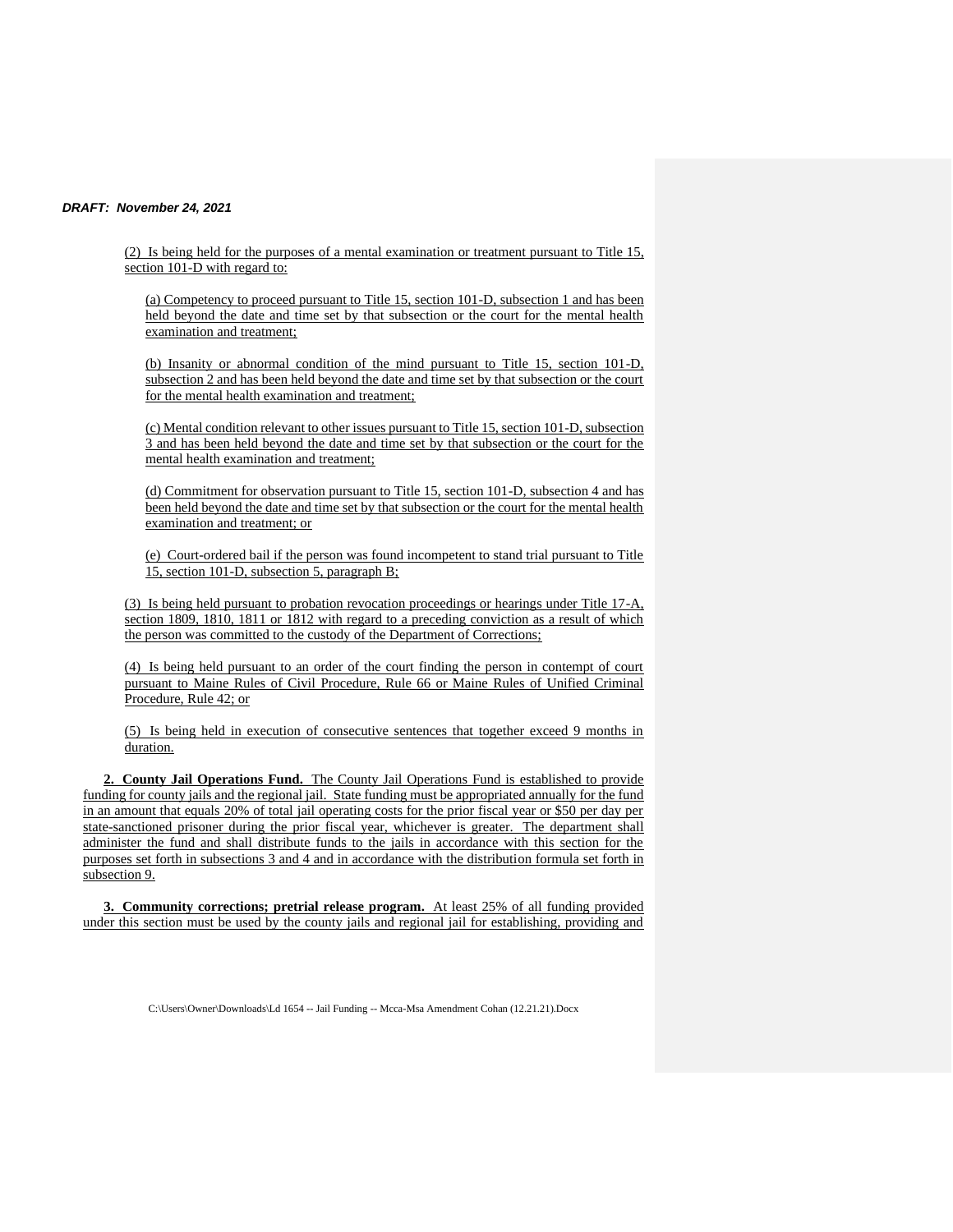maintaining community corrections and programs and services required by section 1208-B, subsection 3. Jail programs and services must include a program, directly or through contract with an organization, to supervise defendants subject to pretrial release conditions imposed pursuant to Title 15, section 1026, subsection 3, paragraph A, subparagraph (1) and such requirements as may be established by rule or order of the Supreme Judicial Court.

**4. Prisoner support.** The fund must be used to provide a portion of the counties' costs of the support of prisoners detained or sentenced to county jails.

**5. Annual payments to counties.** The department shall distribute funding payable to the counties for operation of the jails annually if the jails have reported on a timely basis the revenues, expenses and populations information as required by subsection 6. Failure to report revenues, expenses and populations information as required by rule adopted pursuant to subsection 7 may result in delayed payment of funds required to be paid by this section.

**6. Required reporting.** The county jails and the regional jail shall report revenues, expenses and populations of persons committed to the custody of the sheriff on the required schedule and in the required format to the department as provided in this subsection. Failure of a jail to report as required by the department may result in delayed annual payments to the counties as provided in subsection 5 as set forth by rule.

A. Each jail shall report its revenues and budgeted expenses.

B. Each jail shall report its population of persons committed to the custody of the sheriff. The rules must require population reporting on a daily basis and must provide data to the department on actual daily population of persons who are incarcerated and persons on all forms of community release. Population data must be reported in the format required and must record data specific to the definition of "state-sanctioned prisoner."

C. Each jail shall report any use of the percentage of funds for programs and services as required by section 1208-B, subsection 3 to the department on a quarterly basis.

**7. Rulemaking.** The council shall adopt rules to implement this section. Rules adopted pursuant to this subsection are routine technical rules as defined in Title 5, chapter 375, subchapter 2-A.

**8. Surcharge.** In addition to the 14% surcharge collected pursuant to Title 4, section 1057, an additional 1% surcharge must be added to every fine, forfeiture or penalty imposed by any court in this State, which, for the purposes of collection and collection procedures, is considered a part of the fine, forfeiture or penalty. All funds collected pursuant to this subsection are nonlapsing and must be deposited monthly in the fund.

**9. Formula; distribution.** The council shall establish by rule a formula for the distribution of funds from the fund to the counties for jail operations. The department shall distribute annually to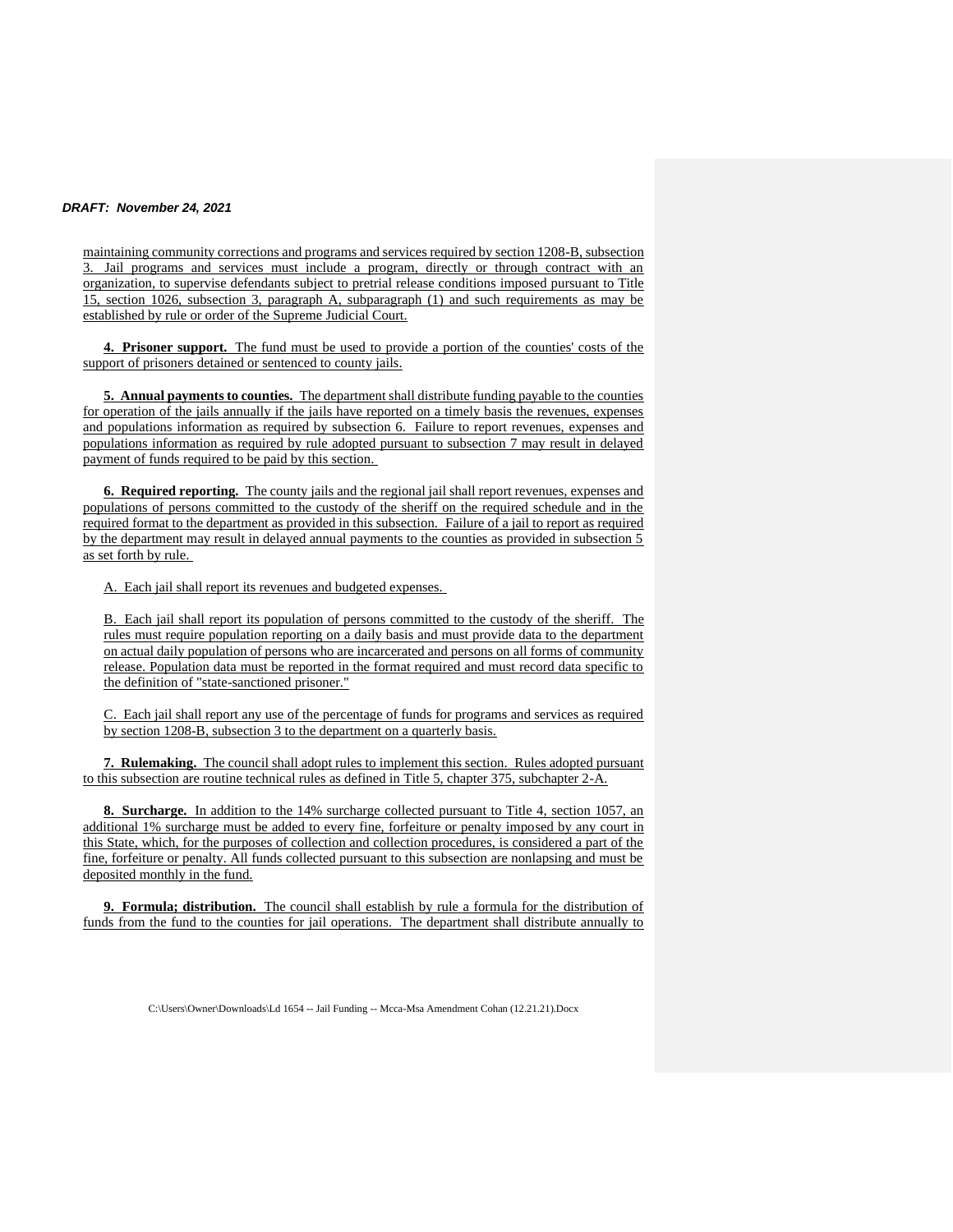each county from the fund the amount due to that county calculated pursuant to subsection 2 *at a rate of either \$50 per day per state-sanctioned prisoner or 20% of the county's total operating costs for the prior fiscal year* as determined according to the following formula. The formula must be based on the most recent fiscal year for which data is available for the county and must:

A. Take into consideration total statewide county jail prisoner days for all jails;

B. Take into consideration and assign to a jail the number of county jail prisoner days attributable to each prisoner who was charged with committing a crime in that county or who was committed to the custody of or detained by the sheriff of that county; and

C. Determine the proportion of statewide county jail prisoner days attributable to each county.

**10. Annual reporting to legislative committee.** By October 1st annually, a statewide association of county commissioners and a statewide association of sheriffs shall report to the joint standing committee of the Legislature having jurisdiction over criminal justice and public safety matters regarding the following issues: county jail and regional jail funding through the General Fund, Title 30-A, section 701 and any other revenue sources; funding and operation of community corrections and programs and services required by this section; distribution of funding to the county jails and regional jail; jail reporting of revenues, expenses and populations as required by this section; the experiences of the jails and the Department of Corrections in adopting reporting and fund distribution systems that incorporate the concept of state-sanctioned prisoners; the experiences of the counties in setting their tax assessments for correctional services under Title 30-A, section 701; and the adoption and implementation of new rules specifying mandatory best practices and mandatory standards, policies and procedures under section 1208-B.

**Sec. A-4. 34-A MRSA §1210-F** is enacted to read:

## **§1210-F. County Corrections Professional Standards Council**

The County Corrections Professional Standards Council, established in Title 5, section 12004-G, subsection 6-D and referred to in this section as "the council," is established to determine the makeup of programs and services required pursuant to section 1208-B, subsection 3, to develop rules for these requirements; to develop rules for reporting to the department the information required in section 1210-E, subsection 6; and to consider the need for legislation regarding required programs, services and reporting and to recommend such legislation to the joint standing committee of the Legislature having jurisdiction over criminal justice matters.

**1. Membership.** The council consists of 7 members appointed as follows: 2 members appointed by a statewide association of county commissioners; 2 members appointed by a statewide association of sheriffs; 2 members appointed by the commissioner, one of whom must represent the Department of Administrative and Financial Services; and one member appointed by a statewide association representing municipalities.

**2. Terms.** Council members serve for 2-year terms and until their successors have been appointed. Vacancies must be filled in the same manner as the original appointment.

C:\Users\Owner\Downloads\Ld 1654 -- Jail Funding -- Mcca-Msa Amendment Cohan (12.21.21).Docx

**Commented [JC2]:** The formula is established under Subsection 2. There is no need to repeat the options listed in Subsection 2, which creates ambiguity.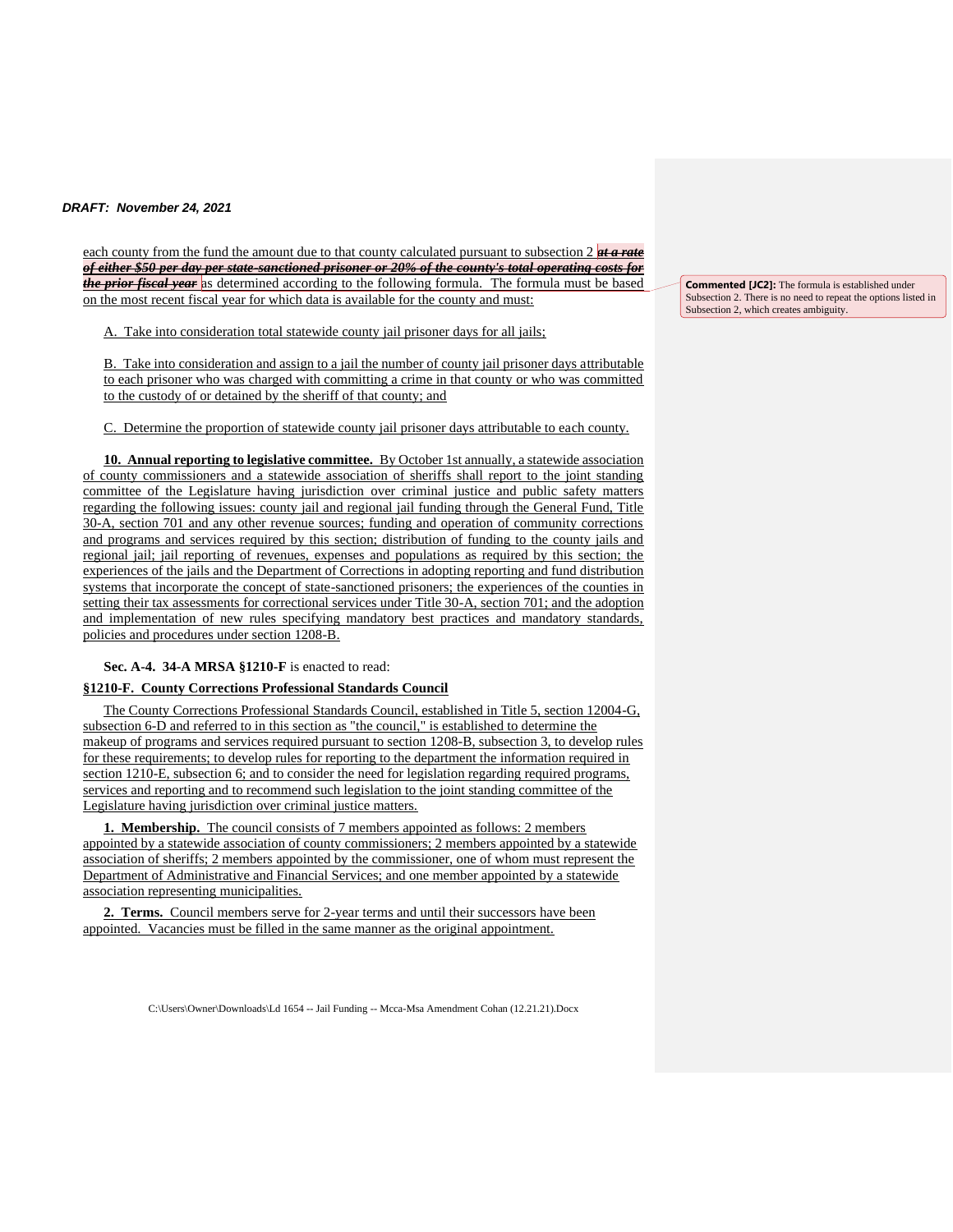**3. Chair.** The chair, who must represent county commissioners or sheriffs, must be selected by a majority vote of the council to serve a 2-year term.

**4. Standards regarding failure to report.** The council shall adopt rules specifying standards regarding failure to report data as required beginning July 1, *2022 2023* by section 1210-E, subsection 6, and shall adopt rules specifying standards for failure to report data as required and for delaying payments to jails based on failure to report. Rules adopted pursuant to this subsection may not take effect before July 1, *2022 2023*.

**5. Rulemaking.** The council shall adopt rules in accordance with section 1210-E, subsection 7 and section 1208-B, subsection 3. Rules adopted pursuant to this subsection are routine technical rules as defined by Title 5, chapter 375, subchapter 2-A. Rules adopted pursuant to this subsection may not take effect before July 1, *2022 2023*.

**Sec. A-5. Effective date.** Those sections of this Part that repeal the Maine Revised Statutes, Title 34-A, section 1210-D and that enact Title 34-A, section 1210-E take effect July 1, *2022 2023*.

Amend the bill in Parts B through D to read as follows:

#### **PART B**

**Sec. B-1. 30-A MRSA §701, sub-§2-C,** as repealed and replaced by PL 2017, c. 475, Pt. A, §50, is amended to read:

**2-C. Tax assessment for correctional services beginning July 1, 2015.** Beginning July 1, *2015 2021 2022***,** the counties shall annually collect no less than \$62,172,371 the base assessment limit of \$74,267,107 from municipalities for the provision of correctional services in accordance with this subsection. The In subsequent years, the counties may collect an amount that is more  $or$ less than the base assessment limit established in this subsection, except that if the amount is increased *above the base assessment limit established in this paragraph*, the additional amount each year may not exceed the *original such* base assessment limit as adjusted by 4% or the growth limitation factor, as established in section 706-A, subsection 3, including any adjustments for extraordinary circumstances allowed under section 706-A, subsection 5 or 4%, whichever is less. If a county collects in a year an amount that is more or less than the base assessment limit established for that county pursuant to this subsection, the base assessment limit in the succeeding year is the amount collected in the prior year, excluding any adjustments for extraordinary circumstances allowed under section 706-A, subsection 5. For the purposes of this subsection, "correctional services" includes management services, personal services, contractual services, commodity purchases, capital expenditures and all other costs, or portions thereof, necessary to maintain and operate correctional services. "Correctional services" does not include county jail debt unless there is a surplus in the account that pays for correctional services at the end of the state fiscal year.

The assessment to municipalities within each county may not be less than exceed the base assessment limit, which is:

A. A sum of \$4,287,340 \$4,975,110 in Androscoggin County;

B. A sum of \$2,316,666 \$3,312,333 in Aroostook County;

**Commented [JC3]:** Need to update to reflect current costs?

**Commented [JC4]:** Do we want to include annual debt service costs? If so, this would need to be modified.

**Commented [JC5]:** Need to update these numbers to reflect current costs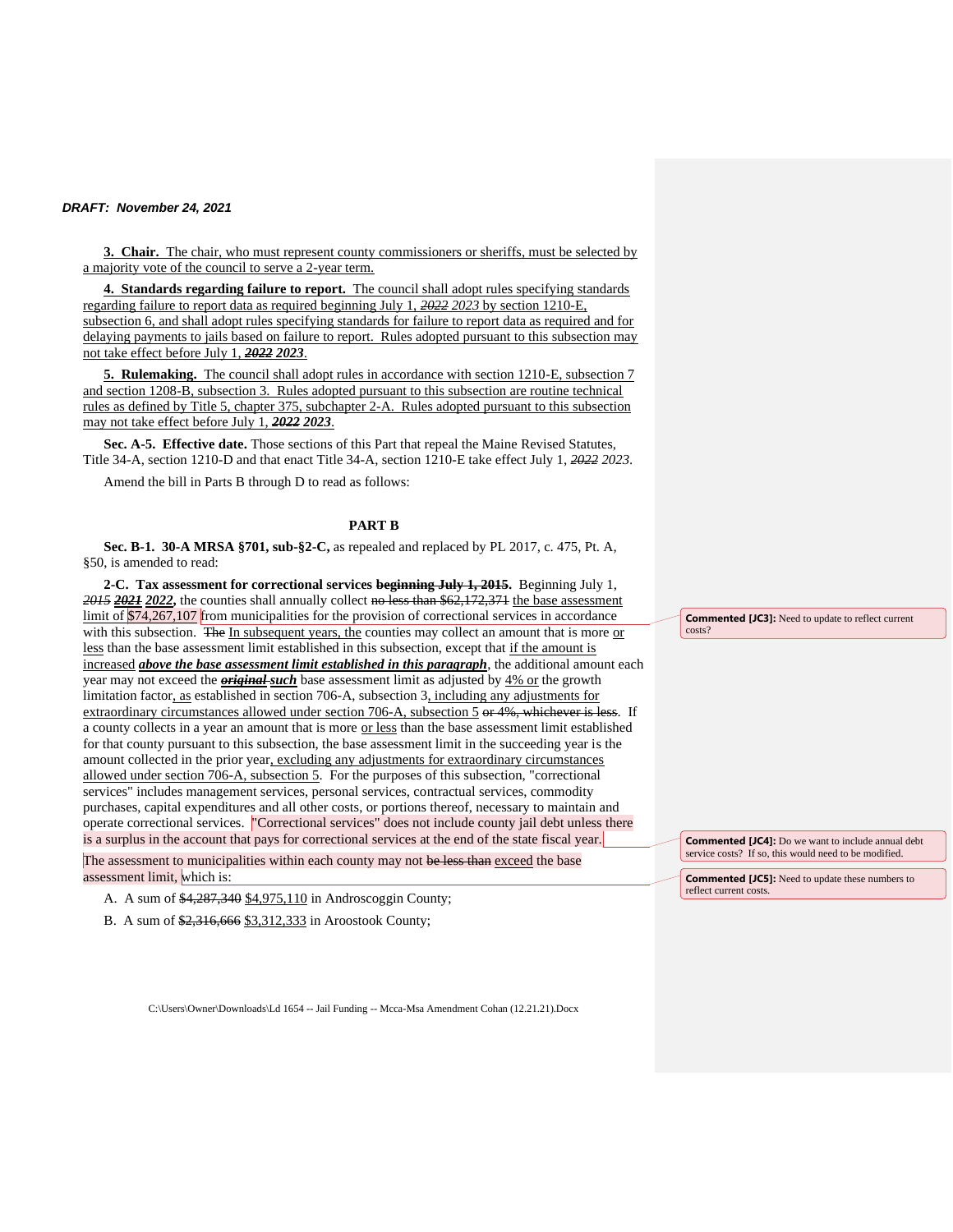- C. A sum of \$11,575,602 \$14,197,182 in Cumberland County;
- D. A sum of \$1,621,201 \$2,400,000 in Franklin County;
- E. A sum of \$1,670,136 \$1,965,610 in Hancock County;
- F. A sum of \$5,588,343 \$6,478,421 in Kennebec County;
- G. A sum of \$3,188,700 \$4,646,484 in Knox County;
- H. A sum of \$2,657,105 \$3,046,145 in Lincoln County;
- I. A sum of \$1,228,757 \$2,400,000 in Oxford County;
- J. A sum of \$5,919,118 \$7,375,000 in Penobscot County;
- K. A sum of \$878,940 \$1,170,158 in Piscataquis County;
- L. A sum of \$2,657,105 \$2,922,605 in Sagadahoc County;
- M. A sum of \$5,363,665 in Somerset County;
- N. A sum of \$2,832,353 \$3,212,779 in Waldo County;
- O. A sum of \$2,000,525 \$2,080,546 in Washington County; and
- P. A sum of \$8,386,815 \$8,721,069 in York County.

**Sec. B-2. 30-A MRSA §701, sub-§2-D** is enacted to read:

#### **2-D. Requirement of legislative approval to adjust base assessment for correctional**

**services.** A county may adjust its base assessment limit for correctional services as established in subsection 2-C only with the approval of the Legislature. Beginning July 1, *2025 2026*, once every 4 years a county may submit for approval by the Legislature a request to adjust the base assessment limit for that county. To begin the process for legislative approval the county shall submit to the joint standing committee of the Legislature having jurisdiction over criminal justice and public safety matters the information required by this subsection. The joint standing committee may introduce a bill to grant approval of the adjustment of the base assessment limit for the county and to amend the base assessment limit set in subsection 2-C. The information that must be submitted includes the following:

A. The tax assessments for the current and each of the 2 prior years;

B. The amount of the requested increase;

C. Justification for the requested increase, including, but not limited to, all cost drivers, alternative cost reductions considered by the county, cost factors that limit savings, such as employment contracts, medical and insurance costs, capital expenditures and changes to incarceration standards;

D. Copies of independently audited financial results for the current and each of the 2 prior years;

E. A record of the vote of the county budget committee on the request for approval of the increase in the base assessment limit, including, if the vote was not unanimous, a record of why a member of the budget committee voted against making the request;

C:\Users\Owner\Downloads\Ld 1654 -- Jail Funding -- Mcca-Msa Amendment Cohan (12.21.21).Docx

**Commented [JC6]:** Does there need to be a provision for "extraordinary circumstances"?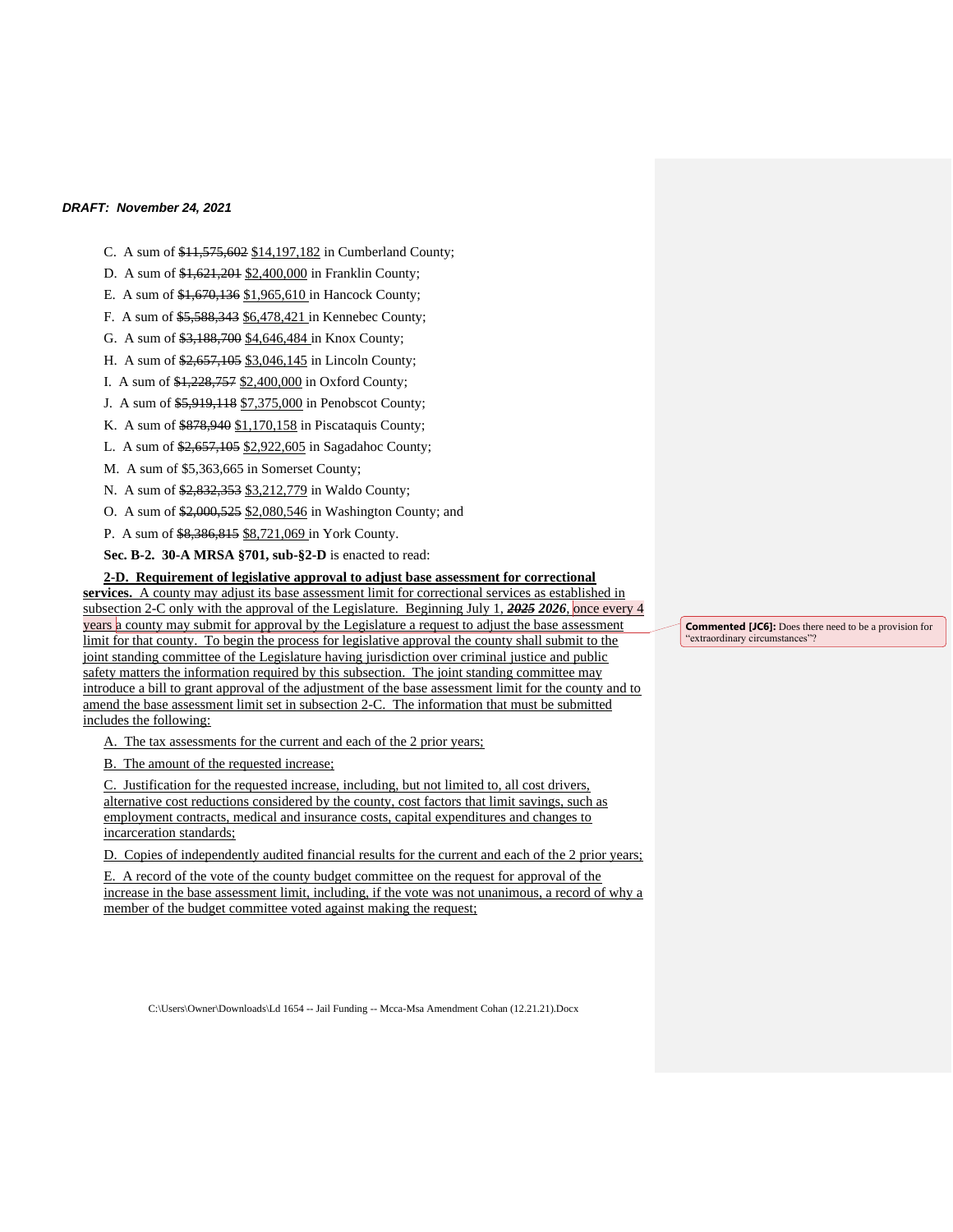F. A record of the vote of the county commissioners on the request for approval of the increase in the base assessment limit, including, if the vote was not unanimous, a record of why a county commissioner voted against making the request; and

G. Certification of approval of the request by the county commissioners.

**Sec. B-3. Appropriation for state fiscal year 2021-22.** For the state fiscal year **2021-22** *2022- 23* the Legislature shall appropriate at least \$18,412,104 in General Fund funding to the County Jail Operations Fund established in the Maine Revised Statutes, Title 34-A, section 1210-D, subsection 1.

#### **PART C**

**Sec. C-1. 34-A MRSA §1208-B, sub-§2,** as enacted by PL 2015, c. 335, §22, is amended to read:

**2. Rulemaking.** Rules adopted pursuant to this section are routine technical rules as defined by Title 5, chapter 375, subchapter 2-A. Rules adopted pursuant to this section must take effect January 1, 2016.

**Sec. C-2. 34-A MRSA §1208-B, sub-§3** is enacted to read:

**3. Requirements.** Beginning July 1, *2021 2022*, the jails shall operate in accordance with best practices applicable to facilities of their type and size including the mandatory standards, policies and procedures established by rules adopted by the commissioner under subsection 1 and, beginning July 1, *2022 2023*, with the following requirements as set forth in rules adopted by the County Corrections Professional Standards Council as established in section 1210-F:

A. Each jail shall participate in coordination of inmate transportation;

B. Each jail shall provide substance use disorder treatment and recovery services, including at a minimum providing a licensed clinician or licensed professional organization available to assist inmates;

C. Each jail shall provide medication-assisted treatment for substance use disorder to the extent that funding is provided by the General Fund;

D. Each jail shall provide mental health treatment, including at a minimum providing a licensed clinician or licensed professional organization available to assist inmates; and

E. Each jail shall provide community programs and services, through July 1, *2022 2023* pursuant to section 1210-D, subsections 2 and 2-A, and, beginning July 1, *2022 2023*, pursuant to section 1210-E, subsection 3, including at a minimum pretrial or conditional release, alternative sentencing or housing programs and electronic monitoring.

# **PART D**

**Sec. D-1. 17-A MRSA §1757, sub-§1, ¶C,** as enacted by PL 2019, c. 113, Pt. A, §2, is amended to read:

C. The surcharge for the County Jail Operations Fund authorized under Title 34‑A, section 1210‑D 1210-E, subsection 5 8.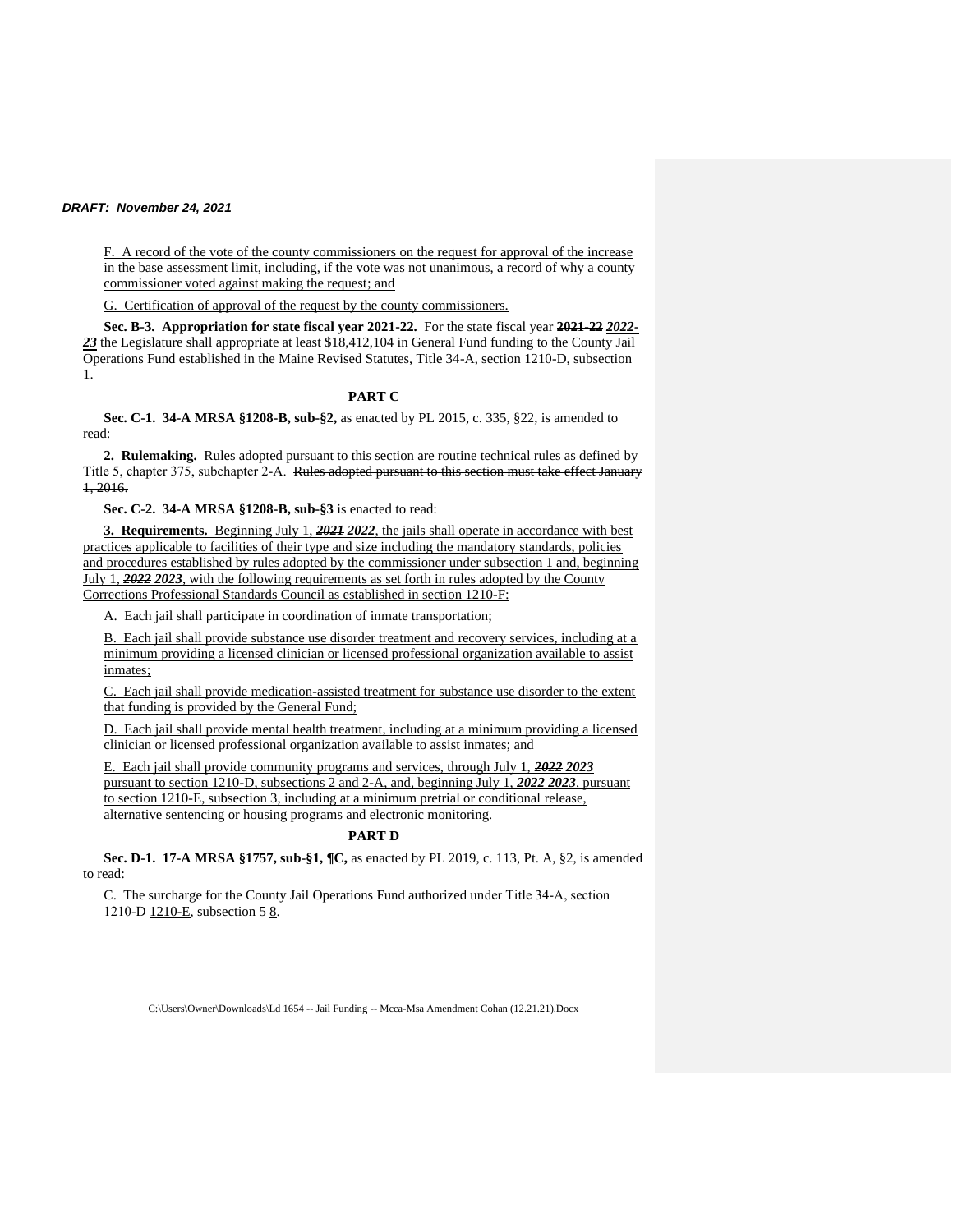**Sec. D-2. 30-A MRSA §1557-B, sub-§3,** as enacted by PL 2015, c. 335, §16, is amended to read:

**3. Reimbursement.** Reimbursement for the support of a prisoner who is transferred by a sending jail to a receiving jail or the Department of Corrections is subject to the provisions of this subsection.

A. During a state fiscal year in which at least \$12,202,104 the funding required by Title 34-A, section 1210-E, subsection 2 has been appropriated to the County Jail Operations Fund and disbursements have been made equal to that amount to the counties as required by Title 34-A, section  $\frac{1210 \text{ D}}{210 \text{ E}}$ , subsection 5, the receiving jail or the department may not charge the sending jail a per diem rate for the transferred prisoner.

B. During a state fiscal year in which less than \$12,202,104 the funding required by Title 34-A, section 1210-E, subsection 2 has been appropriated to the County Jail Operations Fund or disbursements have not been made equal to that amount to the counties as required by Title 34-A, section  $\frac{1210 \text{--}D}{210 \text{--}E}$ , subsection 5, the following provisions apply:

(1) The receiving jail may charge the sending jail a per diem rate for the transferred prisoner;

(2) The rate charged by the receiving jail must equal the per diem per prisoner amount calculated by the department in making the disbursement to the counties under Title 34‑A, section  $\overline{1210 - E}$ , subsection  $\overline{49}$ ; and

(3) The department may charge the sending jail an amount that has been negotiated between the department and the jail that does not exceed \$108 per diem per prisoner.

C. The sending jail shall reimburse the receiving jail or the department for any costs incurred in the provision of extraordinary medical or surgical treatment for conditions of the prisoner that existed prior to transfer.

D. Payment amounts provided for in this subsection may be adjusted or dispensed with upon terms mutually agreeable to the sheriff of the sending jail and the sheriff of the receiving jail or the department.

**Sec. D-3. 34-A MRSA §1208-B, sub-§1, ¶B,** as corrected by RR 2019, c. 2, Pt. A, §32, is amended to read:

B. In administering and distributing funding to the jails pursuant to section  $\frac{1210}{P}$  1210–E, subsection 4  $\overline{5}$ , the commissioner shall:

(1) Require reporting of data that indicates average daily population of prisoners, that excludes federal prisoners, that indicates sending and receiving jails for transferred prisoners and that is useful in calculating the distributions to the counties pursuant to section  $\frac{1210 \text{ }}{1210 \text{ }}$ 1210-E, subsection  $49$ ; and

(2) Consider the performance of each jail in meeting the standards established pursuant to this section. The commissioner shall work with the jails to assist them in achieving compliance with the standards. The commissioner shall enforce the standards by imposition of monetary penalties upon a county for noncompliance by the county jail or regional jail. A monetary penalty imposed under this subsection may not in any fiscal year exceed the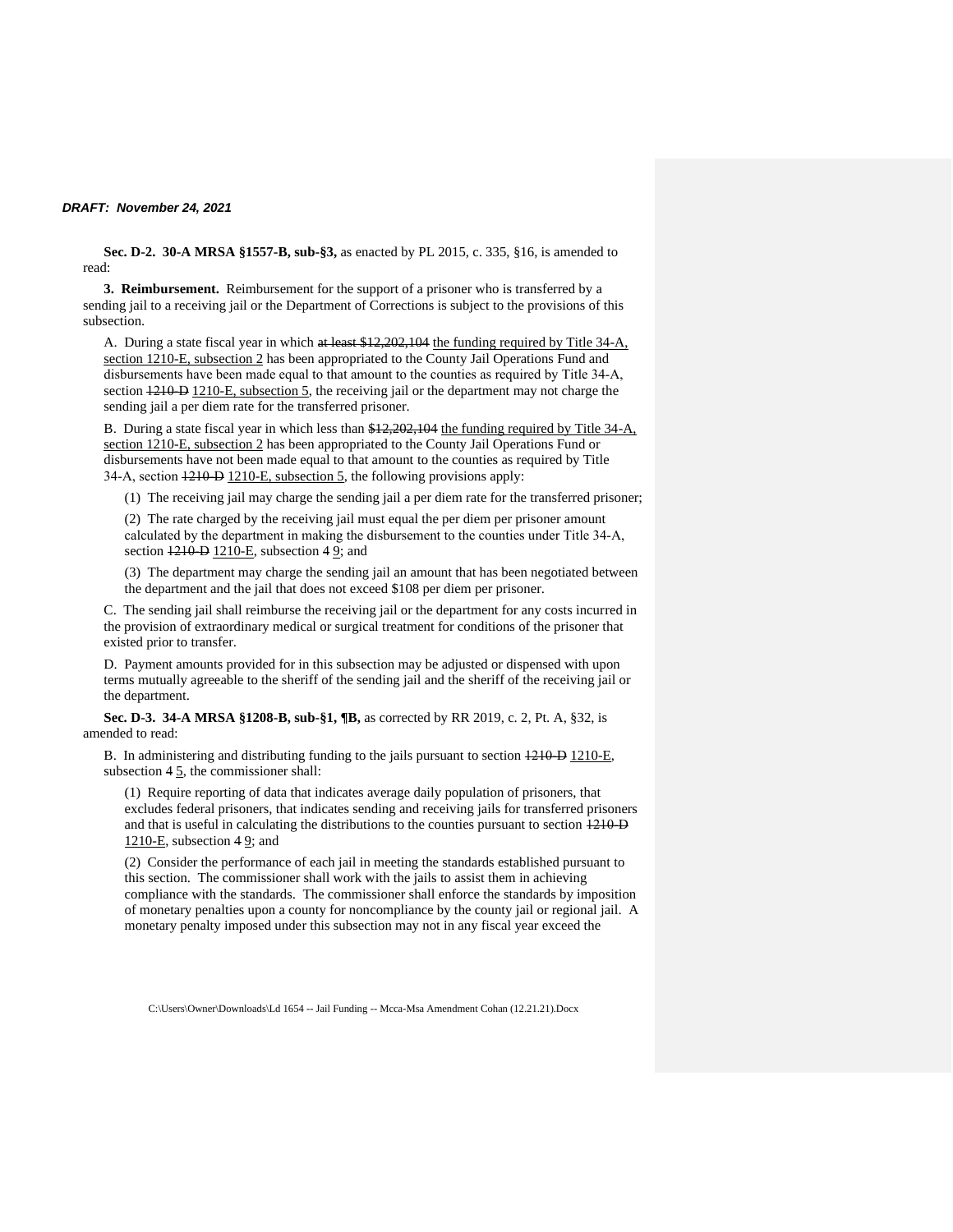County Jail Operations Fund distribution payable to a county for a fiscal year pursuant to section  $\overline{1210 - D}$  1210-E, subsection 4 5.

**Sec. D-4. 34-A MRSA §1402, sub-§12,** as enacted by PL 2015, c. 335, §24, is amended to read:

**12. County and regional jails.** The commissioner shall receive, administer and distribute to the county and regional jails funding provided through the General Fund, Other Special Revenue Funds and any federal and grant funds in accordance with section  $1210-D1210-E$  and Title 30-A, section 1659‑A. The department shall make distributions as required by section 1210‑B 1210‑E, subsection 5 to each jail on a quarterly an annual basis and as may be adjusted pursuant to section 1208‑B, subsection 1, paragraph B.

**Sec. D-5. 34-A MRSA §1402, sub-§13,** as enacted by PL 2015, c. 335, §24, is amended to read:

**13. Report on jails.** Beginning January 15, 2016 July 1, *2022 2023* and annually thereafter, the department, in collaboration with a statewide association of sheriffs and a statewide association of county commissioners, shall submit a report to the joint standing committee of the Legislature having jurisdiction over criminal justice and public safety matters on the mandatory standards, policies and procedures for jails adopted pursuant to section 1208‑B and the status of funding for the jails from the County Jail Operations Fund established in section 1210–D 1210–E, subsection 2, county taxes and other sources. The department and representatives of the associations shall conduct a review of the funding provided to county jails pursuant to subsection 12 and section  $1210 - 1210$ E, subsection 5 and the distribution formula established by the department pursuant to section 1210‑D 1210-E, subsection 4 9. If the department and the associations find that changes are needed to the distribution method or procedures or the level of General Fund support, the department shall report that finding to the joint standing committee of the Legislature having jurisdiction over criminal justice and public safety matters and shall recommend changes in the formula determined pursuant to section  $\frac{1210 - D}{210 - E}$ , subsection  $4.9$  and the level of General Fund support. After reviewing the report, the joint standing committee is authorized to submit legislation to address issues raised by the report and to improve the funding and operation of the jails.

**Sec. D-6. 34-A MRSA §3063-C, sub-§3,** as enacted by PL 2015, c. 335, §28, is amended to read:

**3. Reimbursement.** By agreement between the commissioner and the sheriff of the receiving jail pursuant to this section, the department shall pay directly to the jail reimbursement in accordance with this subsection.

A. During a state fiscal year in which at least \$12,202,104 the funding required by Title 34-A, section 1210-E, subsection 2 has been appropriated to the County Jail Operations Fund and disbursements have been made equal to the amount appropriated due to the counties as required by section 1210‑D 1210-E, the receiving jail may charge the department for the transferred prisoner a rate to be negotiated between the sheriff of the jail and the department that is no higher than \$25 per diem per prisoner.

B. During a state fiscal year in which less than \$12,202,104 the funding required by Title 34-A, section 1210-E, subsection 2 has been appropriated to the County Jail Operations Fund or disbursements have not been made equal to that the amount due to the counties as required by section  $1210 - D$ . If the receiving jail may charge the department for the transferred prisoner